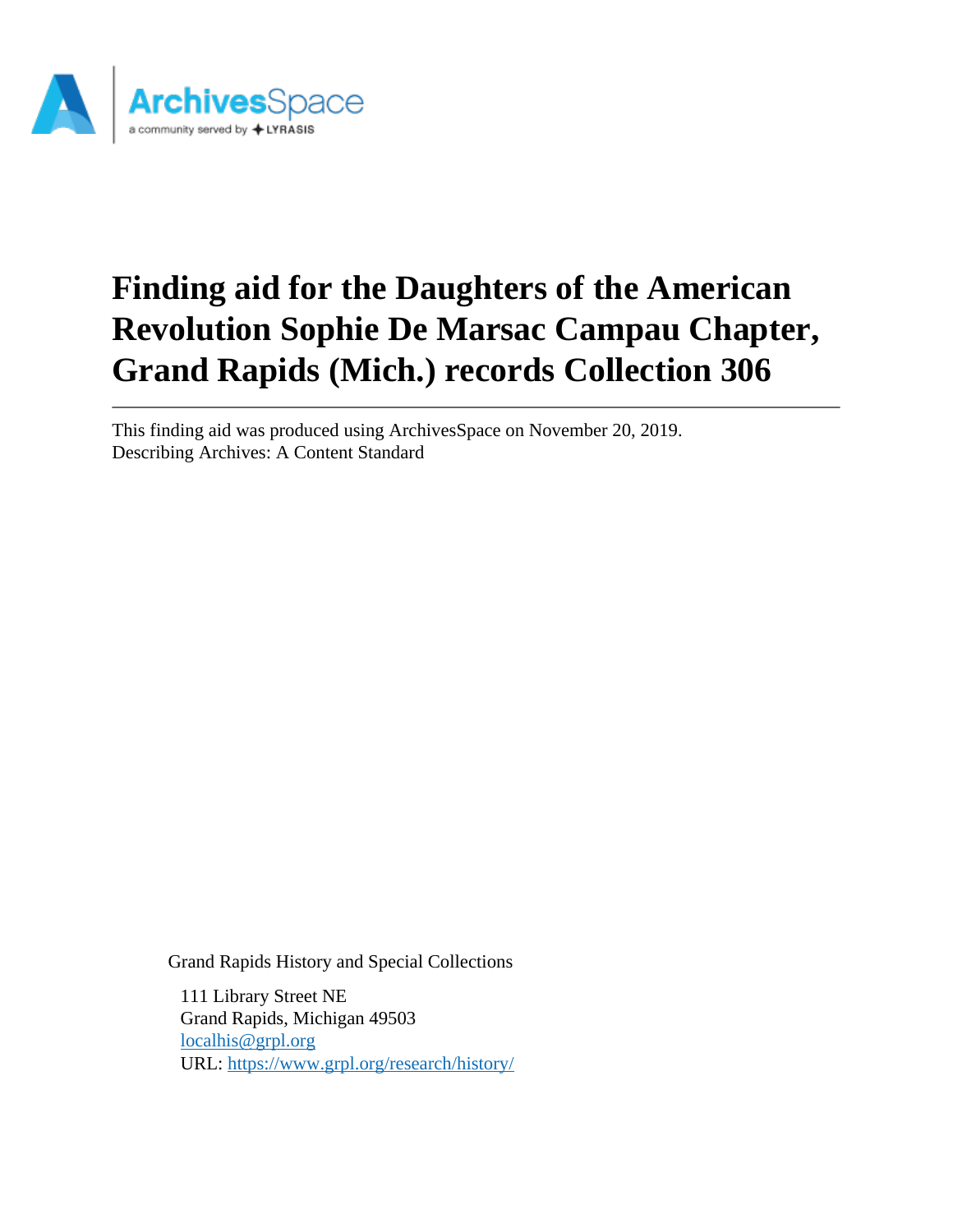# <span id="page-1-0"></span>**Table of Contents**

| Serial | 13 |
|--------|----|
|        |    |
|        |    |
|        |    |
|        |    |
|        |    |
|        |    |
|        |    |
|        |    |
|        |    |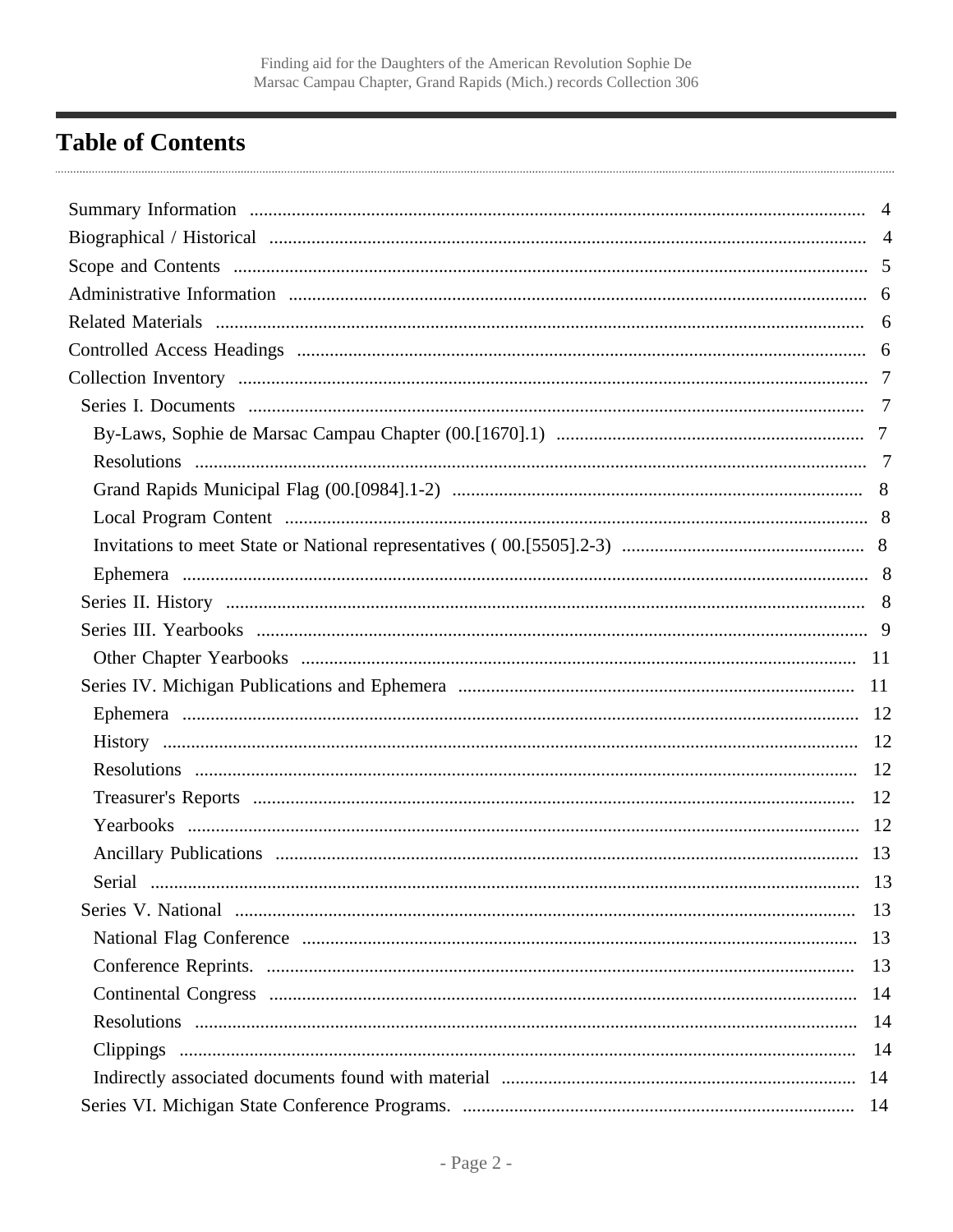| Finding aid for the Daughters of the American Revolution Sophie De             |  |
|--------------------------------------------------------------------------------|--|
| Marsac Campau Chapter, Grand Rapids (Mich.) records Collection 306<br>16<br>16 |  |
|                                                                                |  |
|                                                                                |  |
|                                                                                |  |
|                                                                                |  |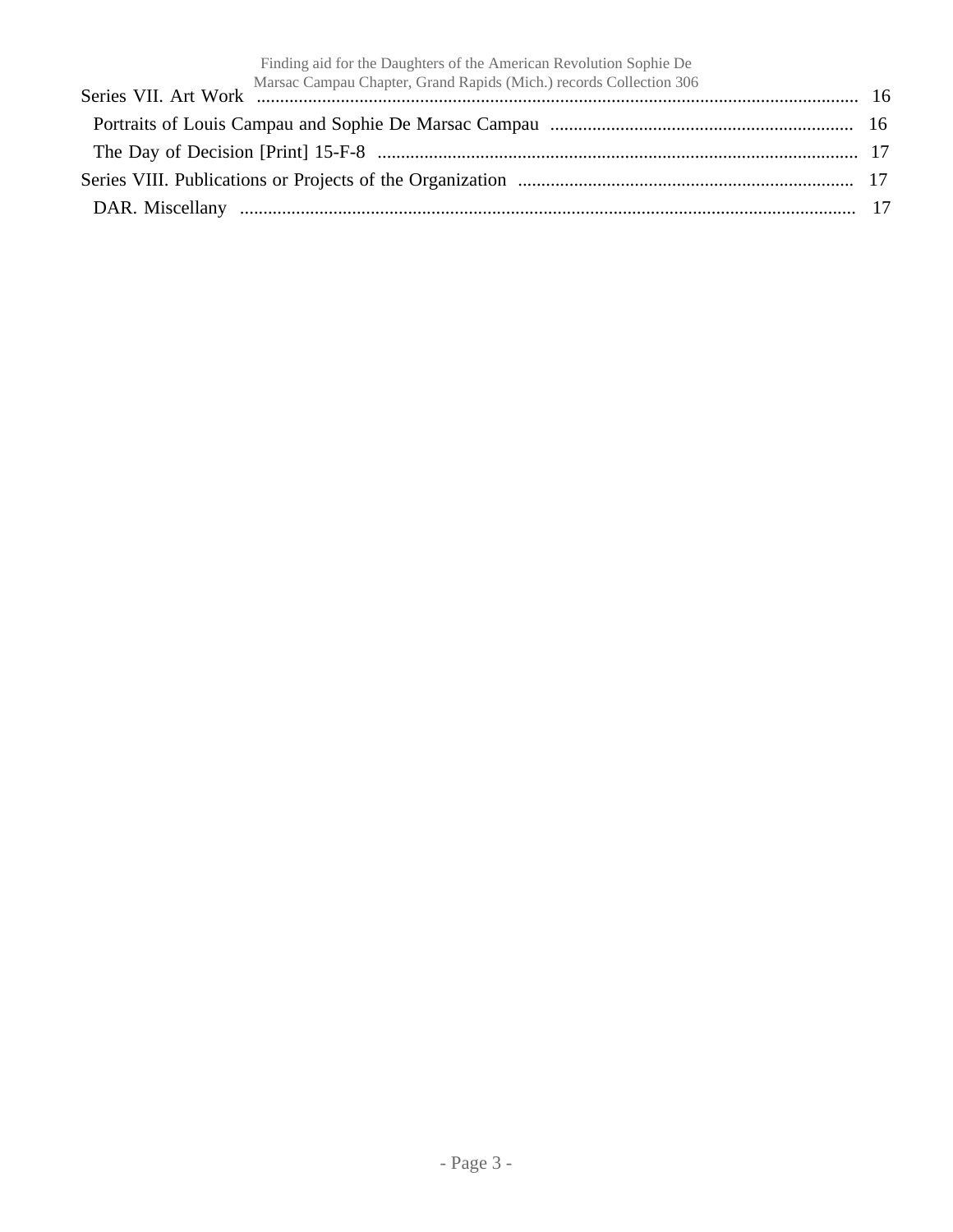## <span id="page-3-0"></span>**Summary Information**

| <b>Repository:</b>                                              | Grand Rapids History and Special Collections                                                                                                                                                                                                                                                                                                                                                                                                                                                                                                                                                                                                                                                                                                                                            |
|-----------------------------------------------------------------|-----------------------------------------------------------------------------------------------------------------------------------------------------------------------------------------------------------------------------------------------------------------------------------------------------------------------------------------------------------------------------------------------------------------------------------------------------------------------------------------------------------------------------------------------------------------------------------------------------------------------------------------------------------------------------------------------------------------------------------------------------------------------------------------|
| <b>Title:</b><br>ID:                                            | Daughters of the American Revolution Sophie De Marsac Campau<br>Chapter, Grand Rapids (Mich.) records<br>Collection 306                                                                                                                                                                                                                                                                                                                                                                                                                                                                                                                                                                                                                                                                 |
|                                                                 |                                                                                                                                                                                                                                                                                                                                                                                                                                                                                                                                                                                                                                                                                                                                                                                         |
| <b>ID</b> [Archivists<br><b>Toolkit</b><br>Database::RESOURCE]: | 314                                                                                                                                                                                                                                                                                                                                                                                                                                                                                                                                                                                                                                                                                                                                                                                     |
| Date [inclusive]:                                               | 1896-1973                                                                                                                                                                                                                                                                                                                                                                                                                                                                                                                                                                                                                                                                                                                                                                               |
| <b>Physical Description:</b>                                    | 2.9 Linear Feet Seven boxes                                                                                                                                                                                                                                                                                                                                                                                                                                                                                                                                                                                                                                                                                                                                                             |
| Language of the<br><b>Material:</b>                             | English                                                                                                                                                                                                                                                                                                                                                                                                                                                                                                                                                                                                                                                                                                                                                                                 |
| Abstract:                                                       | The Sophie de Marsac Campau Chapter is the Grand Rapids,<br>Michigan branch of the national non-profit Daughters of the American<br>Revolution. The Grand Rapids chapter was founded in 1896. This<br>is a devised collection created from several found items and small<br>accessions. It contains documents related to the organization, primarily<br>to the Grand Rapids chapter but also to the Michigan and National<br>groups. The bulk of the collection are chapter yearbooks from 1907 to<br>1964. Other material includes histories, ephemera, scrapbooks, records<br>and Michigan state conference programs. Also included is a card file<br>listing newspaper clippings documenting soldiers who participated in<br>the Revolutionary War with descendants in Grand Rapids. |

**^** [Return to Table of Contents](#page-1-0)

# <span id="page-3-1"></span>**Biographical / Historical**

The Grand Rapids Sophie De Marsac Campau Chapter of the Daughters of the American Revolution started on May 18, 1896 with just fifteen members. The chapter was named in honor of Sophie Campau, the wife of Louis Campau, who is said to be the first white settler in what became Grand Rapids. Sophie Campau was raised in Detroit, married Louis in 1825, and moved to Grand Rapids with him in 1827. Chapter members Mrs. Henry B. Davis said the name was chosen "to perpetuate the name of a woman of rare grace and character who was held in high esteem by the early pioneers."

The chapter adapted their bylaws and constitution from those used by the Detroit Chapter. In the early years, the chapter focused on instructional programs in schools about patriotism, the American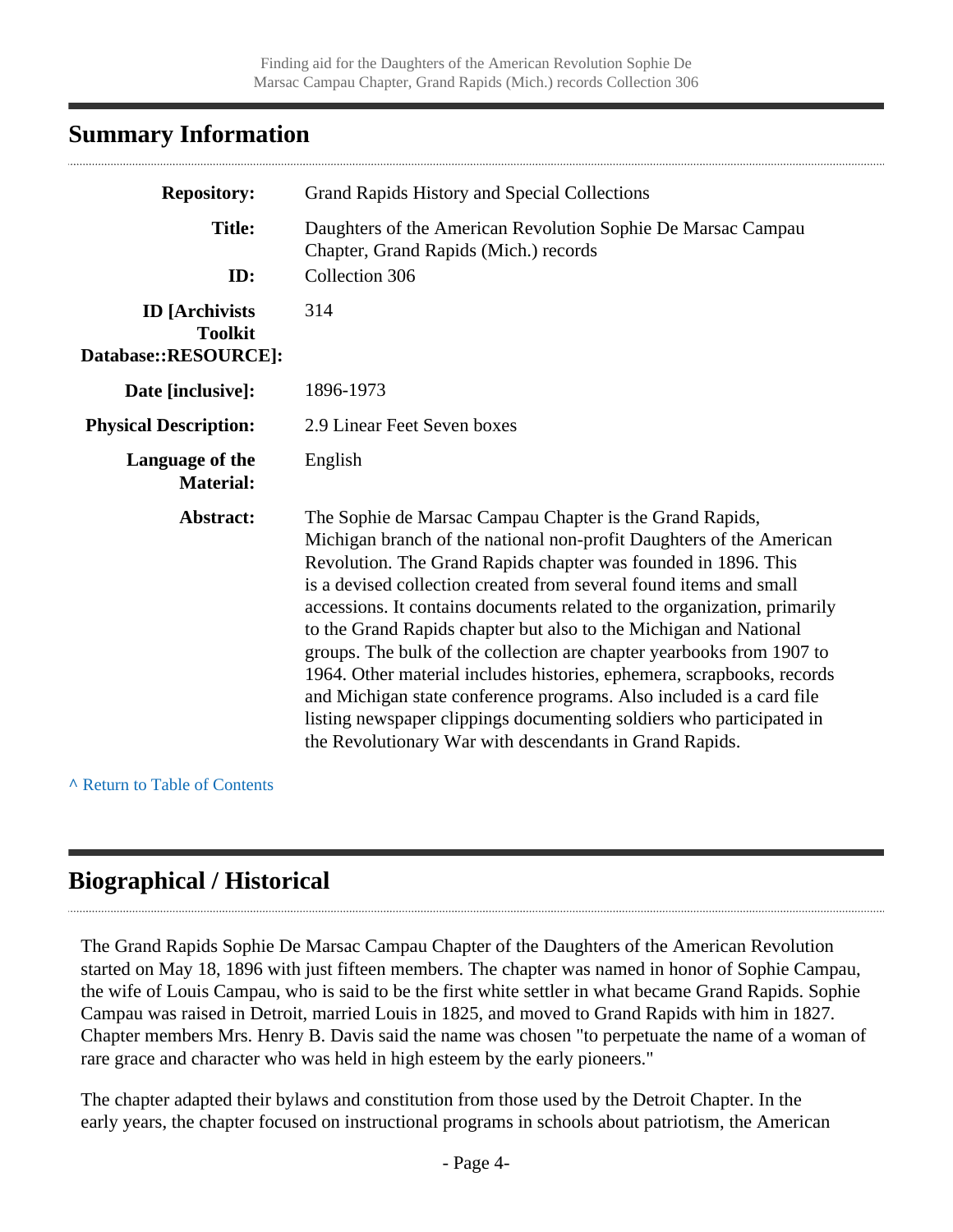Marsac Campau Chapter, Grand Rapids (Mich.) records Collection 306<br>Revolution and the American flag. In 1907, the members restored the gravestones of Lois and Sophie Campau and on June 23, 1909, the chapter started an annual Founder's Day celebration in Grand Rapids in honor of the Campaus. Chapter member Caroline Campbell helped find and restore the first state constitution and helped put the first state flag on display. Later, during World War I, the chapter was active in helping with the war effort, rolling bandages, knitting garments, working with the Red Cross, donating money and sending chocolate to the men overseas. The Grand Rapids Chapter remains active today, and is one of 54 Michigan chapters. The Michigan DAR was founded in 1900, and now has over 3000 members.

The National Society of the Daughters of the American Revolution was formed on Oct. 11, 1890. The objectives of DAR remain the same today, and state and local chapters are guided by these objectives. DAR strives to perpetuate the memory and spirit of the men and women who achieved American Independence, to carry out the injunction of George Washington in his farewell speech "to promote ... institutions for the general diffusion of knowledge, thus developing an enlightened public" and to cherish, maintain and extend the institutions of American freedom, to foster true patriotism and love of country, and to aid in securing for mankind all blessings of liberty.

#### **^** [Return to Table of Contents](#page-1-0)

# <span id="page-4-0"></span>**Scope and Contents**

The bulk of this collection at this time are the chapter yearbooks for 1907 to 1964 for the Sophie de Marsac Campau Chapter. Also included are some state and national Daughters of the American Revolution (DAR) materials.

The primary collection purpose of this collection is to document that local chapter and additional holdings are desired which would provide more historical information about the chapter and its activities. Generally, Michigan and National chapters are not actively sought, though they may document the activities of Grand Rapids or Kent County residents who become active at those levels.

Also placed with this collection is a card file with clippings documenting soldiers who participated in the Revolutionary War, perhaps with descendants in the Grand Rapids area, prepared by the DAR. The organization remains active today, including the Sophie Campau Chapter.

The collection also documents some holdings given to the Grand Rapids Public Library by the DAR. Also found is information about Sophie Campau, including two portraits in oil of Louis & Sophie Campau, said to be by Charles Moore, which now hang on the floor that houses the Grand Rapids History & Special Collections.

#### **^** [Return to Table of Contents](#page-1-0)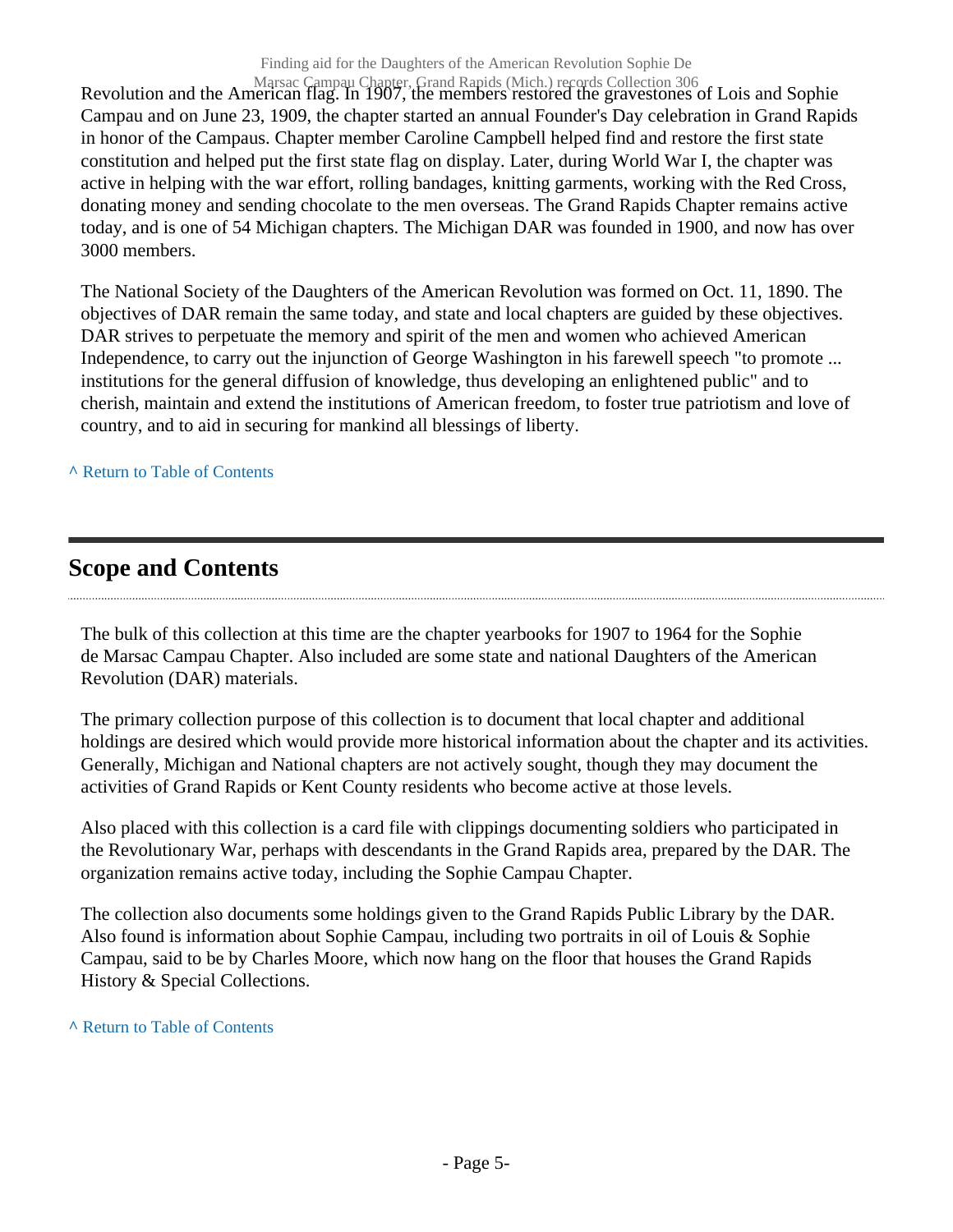# <span id="page-5-0"></span>**Administrative Information**

### **Publication Statement**

Grand Rapids History and Special Collections

111 Library Street NE Grand Rapids, Michigan 49503 [localhis@grpl.org](mailto:localhis@grpl.org) URL:<https://www.grpl.org/research/history/>

### **Immediate Source of Acquisition**

Various and unknown donors and accessions, including accession numbers 00.[1670].1, 00.[1671].1, 00.[1672].1, 00.[1864].1 and 00.[1980].1-2. Also see 1986.267 and 1988.020.

**^** [Return to Table of Contents](#page-1-0)

# <span id="page-5-1"></span>**Related Materials**

### **Related Materials**

Collection 125, Robinson Studio Collection, for photographs of Daughters of the American Revolution, from 1938 to 1958, for articles published in the Grand Rapids Herald newspaper (search the Herald images on the Library's website).

Collection 123, Caroline Campbell Collection. Caroline was an early active member of the Sophie Campau Chapter, and several items in this collection are associated with Mrs. Campbell.

Kent County Gravestone Records, created by the DAR. This project captured information from the individual gravestone existing in Kent Co. cemeteries in the late 1920's. A card file was created, which is still available in GRHSC.

**^** [Return to Table of Contents](#page-1-0)

# <span id="page-5-2"></span>**Controlled Access Headings**

Patriotic societies -- Michigan -- Grand Rapids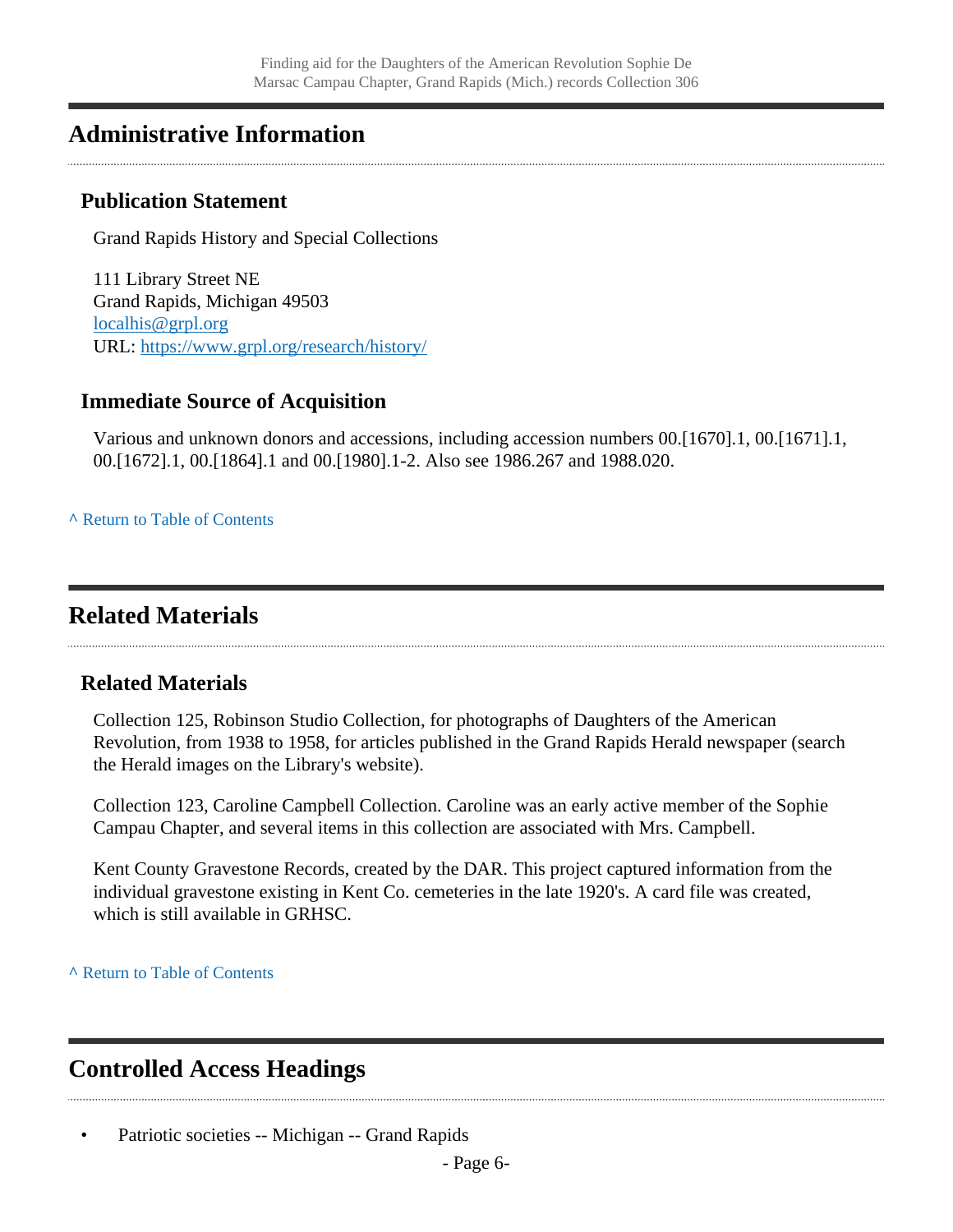- Grand Rapids (Mich.) -- History<br>
Grand Rapids (Mich.) -- History
- United States -- History -- Revolution, 1775-1783 -- Societies, etc.
- Women -- Michigan -- Grand Rapids -- Societies and clubs
- Daughters of the American Revolution. Sophie de Marsac Campau Chapter (Grand Rapids, Mich.)

# <span id="page-6-0"></span>**Collection Inventory**

### <span id="page-6-1"></span>**Series I. Documents**

#### **Scope and Contents**

This series includes the bylaws of the Sophie Campau Chapter from 1912, 1919, 1951, and 1961. Other documents included are resolutions, committee reports, and speeches. A scrapbook, documenting 1896 to 1910, includes many newspaper clippings that provide an insight into the history of the local DAR.

### <span id="page-6-2"></span>**By-Laws, Sophie de Marsac Campau Chapter (00.[1670].1)**

| <b>Title/Description</b>                                                | <b>Instances</b> |          |
|-------------------------------------------------------------------------|------------------|----------|
| Adopted, Mar. 21, 1912 (2)                                              | Box 1            | folder 1 |
| Adopted, Oct. 1919                                                      | Box 1            | folder 1 |
| Revised, Oct. 1951 (2)                                                  | Box 1            | folder 1 |
| Revised, 1961 (3)                                                       | Box 1            | folder 1 |
| Lincoln Memorial University                                             | Box 1            | folder 4 |
| Pgs. 2-4 of Report. Committee on National Defense, Hazel Clark<br>Ouick | Box 1            | folder 5 |
| Misc. Correspondence, 1920's, 1950                                      | Box 1            | folder 6 |
| Speech, Luncheon, Jackson Town, Feb. 21, 1952                           | Box 1            | folder 7 |
| Tribute to Mrs. Helen Baker Rower, Apr. 26, 1941 (00.[1670].2-6)        | Box 1            | folder 8 |
|                                                                         |                  |          |

#### <span id="page-6-3"></span>**Resolutions**

| <b>Title/Description</b>                                                            | <b>Instances</b> |           |
|-------------------------------------------------------------------------------------|------------------|-----------|
| Feb. 17, 1949                                                                       | Box 1            | folder 9  |
| N.D. Signed Dorothea A. Nelson, Hazel C. Quick, Margery W.<br>Hale. 00. [1670]. 7-8 | Box 1            | folder 9  |
| Scrapbook, circa 1896-1910 [Caroline Campbell assoc.] 00.<br>$[1670]$ .8            | Box 1            | folder 10 |
| Sophie de Marsac, Campau Charter, Grand Rapids pedigree                             | Box 7            |           |

Charts of Members / by Daughters of the American Revolution, Michigan. Charts prepared in 1940s through 1997. (00.[5509].1)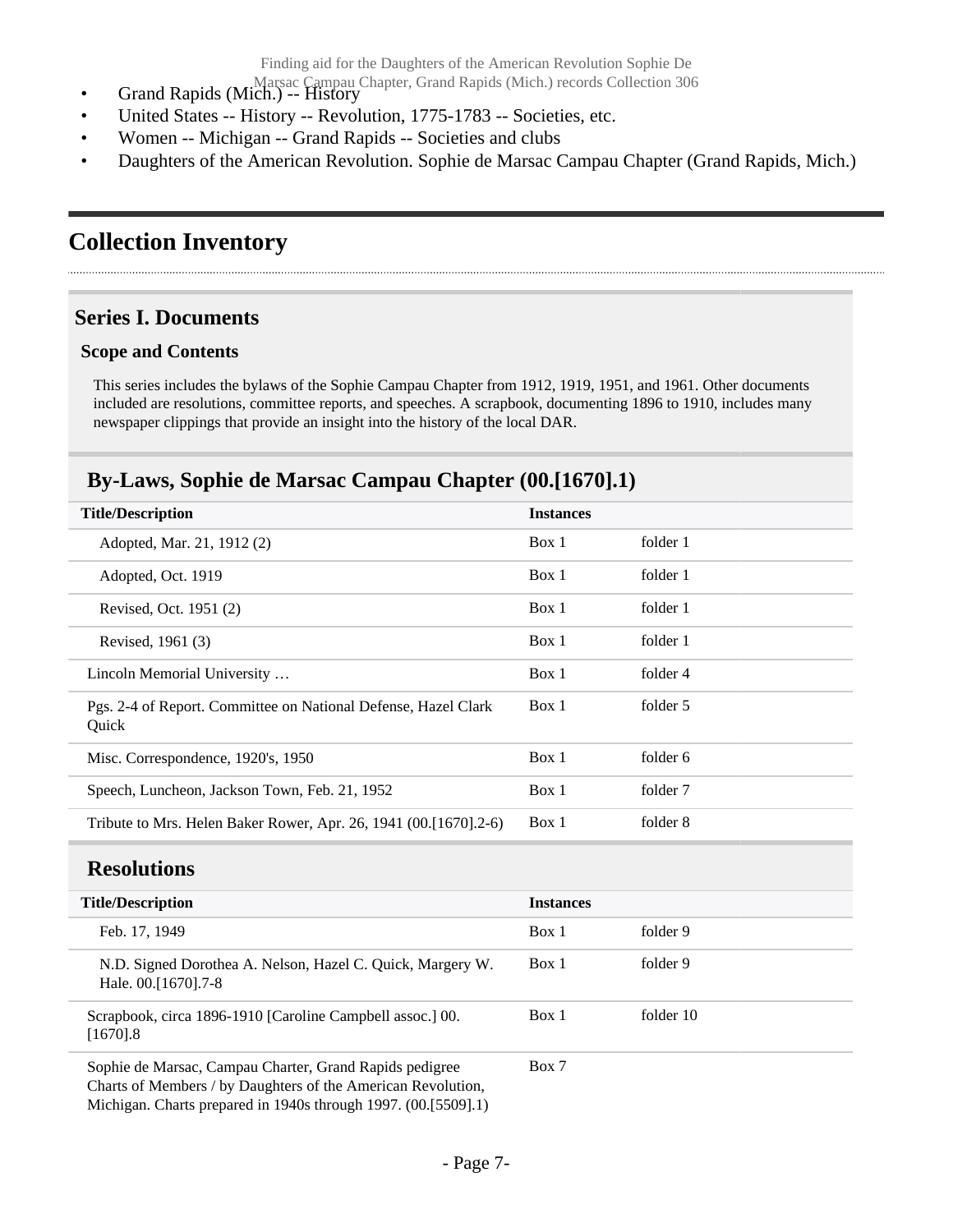### <span id="page-7-0"></span>**Grand Rapids Municipal Flag (00.[0984].1-2)**

| <b>Title/Description</b>                                                                                                    | <b>Instances</b> |             |
|-----------------------------------------------------------------------------------------------------------------------------|------------------|-------------|
| The History of the Municipal Flag of Grand Rapids, Michigan /<br>Mrs. James H. Campbell, Honorary Life Regent  n.d. [flyer] | Box 1            | folder 10.5 |
| Municipal Flag. City of Grand Rapids. Officially adopted by the<br>Common Council on July 26, 1915 [graphic clipping]       | Box 1            | folder 10.5 |

# <span id="page-7-1"></span>**Local Program Content**

| <b>Title/Description</b>                                                                                                                                                                        | <b>Instances</b> |              |
|-------------------------------------------------------------------------------------------------------------------------------------------------------------------------------------------------|------------------|--------------|
| Program for 1900 and 1901.                                                                                                                                                                      | Box 5            | folder $0.5$ |
| The True History of Fulton St. Park, Grand Rapids, Michigan /<br>written for Sophie De Marsac Chapter, Daughters of American<br>Revolution, [by] Belle M. Tower. Jan. 20, 1910. (00. [1864]. 1) | Box 3            | folder 1     |

### <span id="page-7-2"></span>**Invitations to meet State or National representatives ( 00.[5505].2-3)**

<span id="page-7-3"></span>

| <b>Title/Description</b>                                                                     | <b>Instances</b> |            |
|----------------------------------------------------------------------------------------------|------------------|------------|
| Jan. 29, 1901 invitation to meet Mrs. William Fitzhugh<br>Edwards, State Regent at LLC       | Box 3            | folder 1.5 |
| Aug. 26, 1909 invitation to meet Mrs. Matthew T. Scott,<br>President General, National DAR.  | $Box$ 3          | folder 1.5 |
| <b>Ephemera</b>                                                                              |                  |            |
| <b>Title/Description</b>                                                                     | <b>Instances</b> |            |
| Founder's Day program, 1910-07-23                                                            | Box 2            | Folder 9   |
| Dedication of Memorial Boulder and Tablet at Grand Rapids<br>Central High School, 1912-10-14 | Box 2            | Folder 10  |
| Children of the Republic Club program, 1915-05-28                                            | Box 2            | Folder 11  |
| Children of the Republic Club Annual Rally, Flag Day,<br>1916-06-14                          | Box 2            | Folder 12  |

**^** [Return to Table of Contents](#page-1-0)

### <span id="page-7-4"></span>**Series II. History**

#### **Scope and Contents**

Historical information on the Sophie Campau Chapter is limited. This series includes a biography of Sophie Campau and an early history of the Grand Rapids chapter.

| <b>Title/Description</b> | <b>Instances</b> |
|--------------------------|------------------|
|--------------------------|------------------|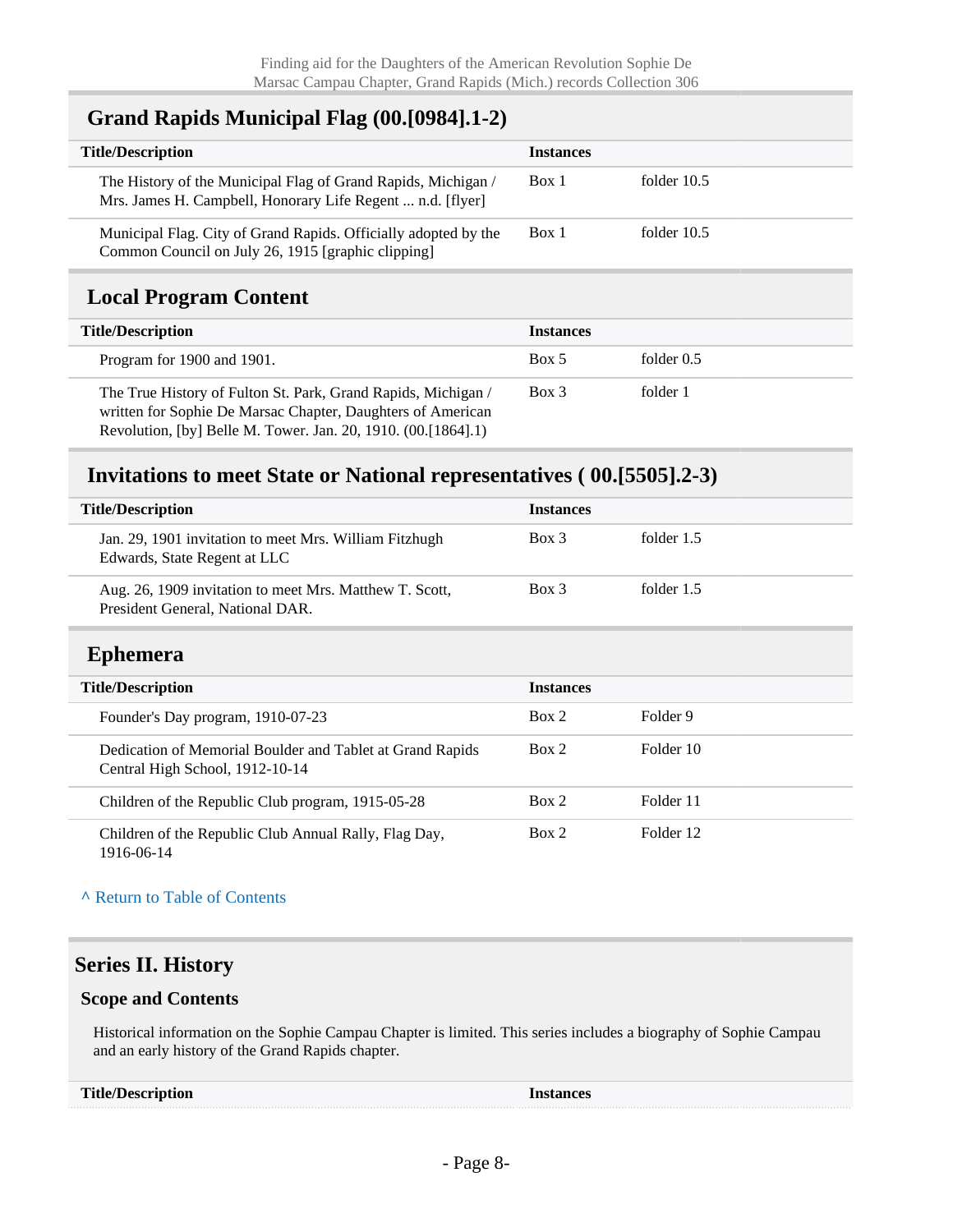| Finding aid for the Daughters of the American Revolution Sophie De |       |           |  |
|--------------------------------------------------------------------|-------|-----------|--|
| Marsac Campau Chapter, Grand Rapids (Mich.) records Collection 306 |       |           |  |
| Sophie De Marsac Campau Chapter D.A.R. [Sophie De Marsac           | Box 1 | folder 2  |  |
| Campau, 1896 history, including "A Sketch of her Life &            |       |           |  |
| Character", and information on her death and funeral. Copy         |       |           |  |
| 1, 00. [xxxx]. 1, added 12/20/2004. Copy 2, 00. [1467]. 1, added   |       |           |  |
| 12/20/2004, formerly MKG92.C15D2                                   |       |           |  |
|                                                                    |       |           |  |
| High Lights in Forty Years of Sophie De Marsac Campau Chapter      | Box 1 | folder 3  |  |
| of the DAR, organized on May 18, 1896 / given by Mrs. Henry B.     |       |           |  |
| Davis. Misc. Files (00.[3273].1)                                   |       |           |  |
|                                                                    |       |           |  |
| D.A.R. and Sophie De Marsac Chapter history compiled by Mrs.       | Box 2 | Folder 13 |  |
| John LeGwin                                                        |       |           |  |
|                                                                    |       |           |  |
|                                                                    |       |           |  |
| A Return to Table of Contents                                      |       |           |  |

#### <span id="page-8-0"></span>**Series III. Yearbooks**

#### **Scope and Contents**

The Sophie Campau Chapter yearbooks cover the years from 1907 to 1964, and include information such as a list of state officers, a list of Sophie Campau Chapter officers, financial data, committees and programs. Some yearbooks have a list of members. The 1920/1921 yearbook is a special anniversary issue and contains images of past regents. Two yearbooks from the General Lewis Morris Chapter in Springfield, Vermont are currently also included.

Accession 00.[3272] unless otherwise noted.

| <b>Title/Description</b> | <b>Instances</b> |          |
|--------------------------|------------------|----------|
| 1896 (reference entry)   | Box 1            | folder 2 |
| 1907/1908                | Box 5            | folder 1 |
| 1908/1909                | Box 5            | folder 1 |
| 1909/1910                | Box 5            | folder 1 |

#### **Scope and Contents**

Includes Founders' Day information, and additional images related to the Campaus; 1827 image of Louis and Sophie De Marsac Campau; Image of tablet on Old National Bank, RE site of first trading post and log house, 1827; Image of Rev. J. Booth trading of Baptist Mission, Trading Post; Mrs. James. P. Brayton, State Regent; Mrs. Euphrasia Smith Granger; Mrs. James H. Campbell (Caroline), Chapter regent

| 1910/1911 | Box 5 | folder 2 |
|-----------|-------|----------|
| 1911/1912 | Box 5 | folder 2 |
| 1912/1913 | Box 5 | folder 2 |
| 1913/1914 | Box 5 | folder 2 |
| 1914/1915 | Box 5 | folder 2 |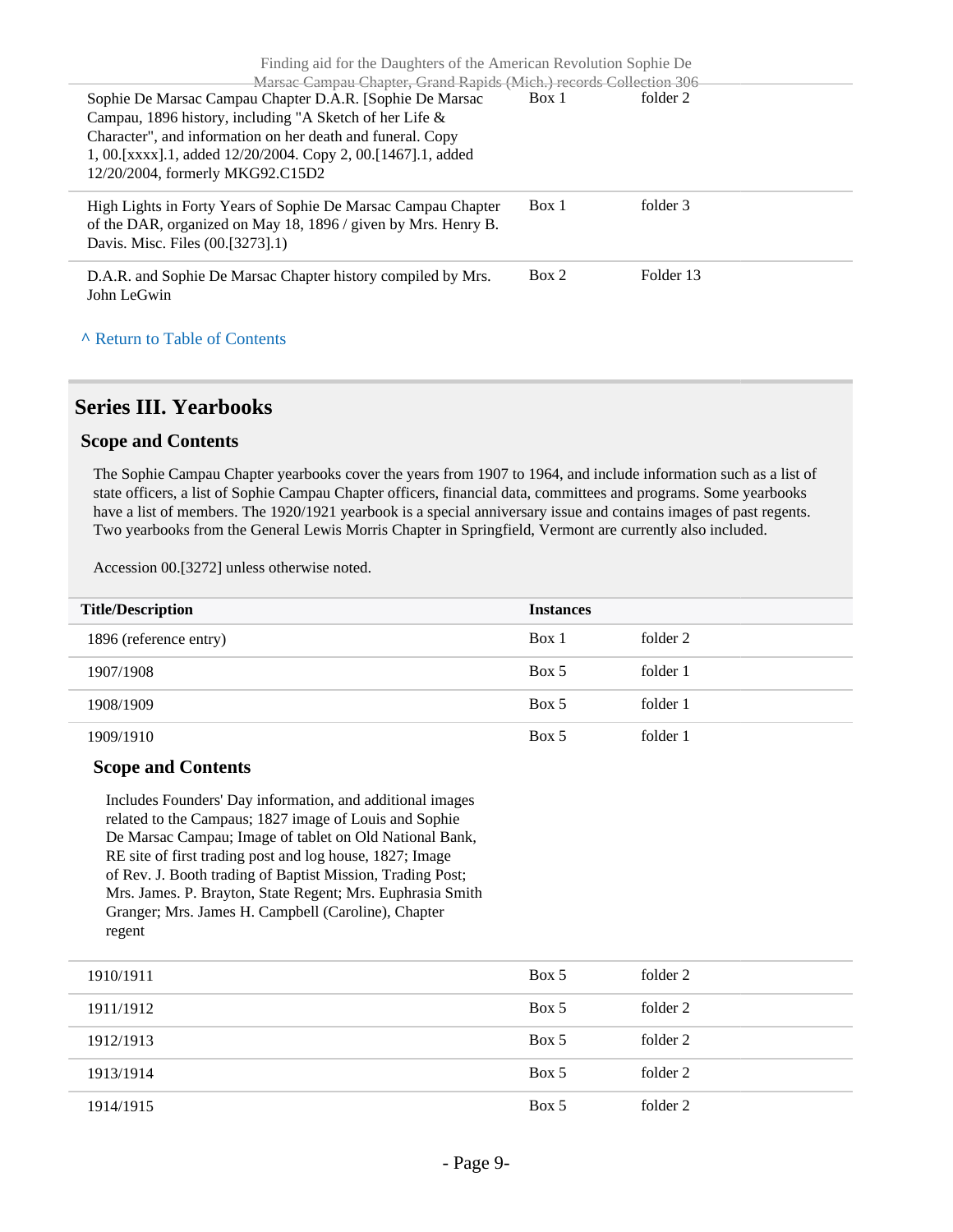Finding aid for the Daughters of the American Revolution Sophie De Marsac Campau Chapter, Grand Rapids (Mich.) records Collection 306

| Transac Campau Chapter, Orang Rapius (Triten.) records Concentri 500 |       |          |  |
|----------------------------------------------------------------------|-------|----------|--|
| 1915/1916                                                            | Box 5 | folder 2 |  |
| 1916/1917                                                            | Box 5 | folder 2 |  |
| 1917/1918 (2 copies)                                                 | Box 5 | folder 2 |  |
| 1918/1919                                                            | Box 5 | folder 2 |  |
| 1919/1920                                                            | Box 5 | folder 2 |  |
| 1896/1921 [1920/1921, Anniversary issue]                             | Box 5 | folder 3 |  |

#### **Scope and Contents**

Contains images of regents: Mrs. Harvey J. Hollister, 1896-1902; Mrs. Franklin B. Wallin, 1902-1905; Mrs. Edwin F. Sweet, 1905-1907; Mrs. James H. Campbell, 1907-1911; Mrs. I. Platt Powell, 1911-1913; Mrs. Frank Dexter Harter, 1913-1915; Mrs. L. Victor Seydel, 1915-1917; Mrs. Lucius Boltwood, 1917-1919; Mrs. Clarence S. Dexter, 1919-1921. Copy two, 00.[1670]

| 1921/1922, 00.[1670].11 | Box 5 |          |
|-------------------------|-------|----------|
| 1921/1922               | Box 5 |          |
| 1922/1923               | Box 5 | folder 5 |
| 1923/1924               | Box 5 | folder 5 |
| 1924/1925               | Box 5 | folder 5 |
| 1925/1926, 00.[5502].1  | Box 5 | folder 5 |
| 1927/1928               | Box 5 | folder 5 |
| 1928/1929               | Box 5 | folder 5 |
| 1925/1926               | Box 5 | folder 6 |
| 1926/1927               | Box 5 | folder 6 |
| 1929/1930               | Box 5 | folder 6 |
| 1930/1931               | Box 5 | folder 7 |
| 1931/1932               | Box 5 | folder 7 |
| 1932/1933               | Box 5 | folder 7 |
| 1933/1934               | Box 5 | folder 7 |
| 1934/1935               | Box 5 | folder 7 |
| 1935/1936               | Box 5 | folder 8 |
| 1936/1937               | Box 5 | folder 8 |
| 1937/1938               | Box 5 | folder 8 |
| 1938/1939               | Box 5 | folder 8 |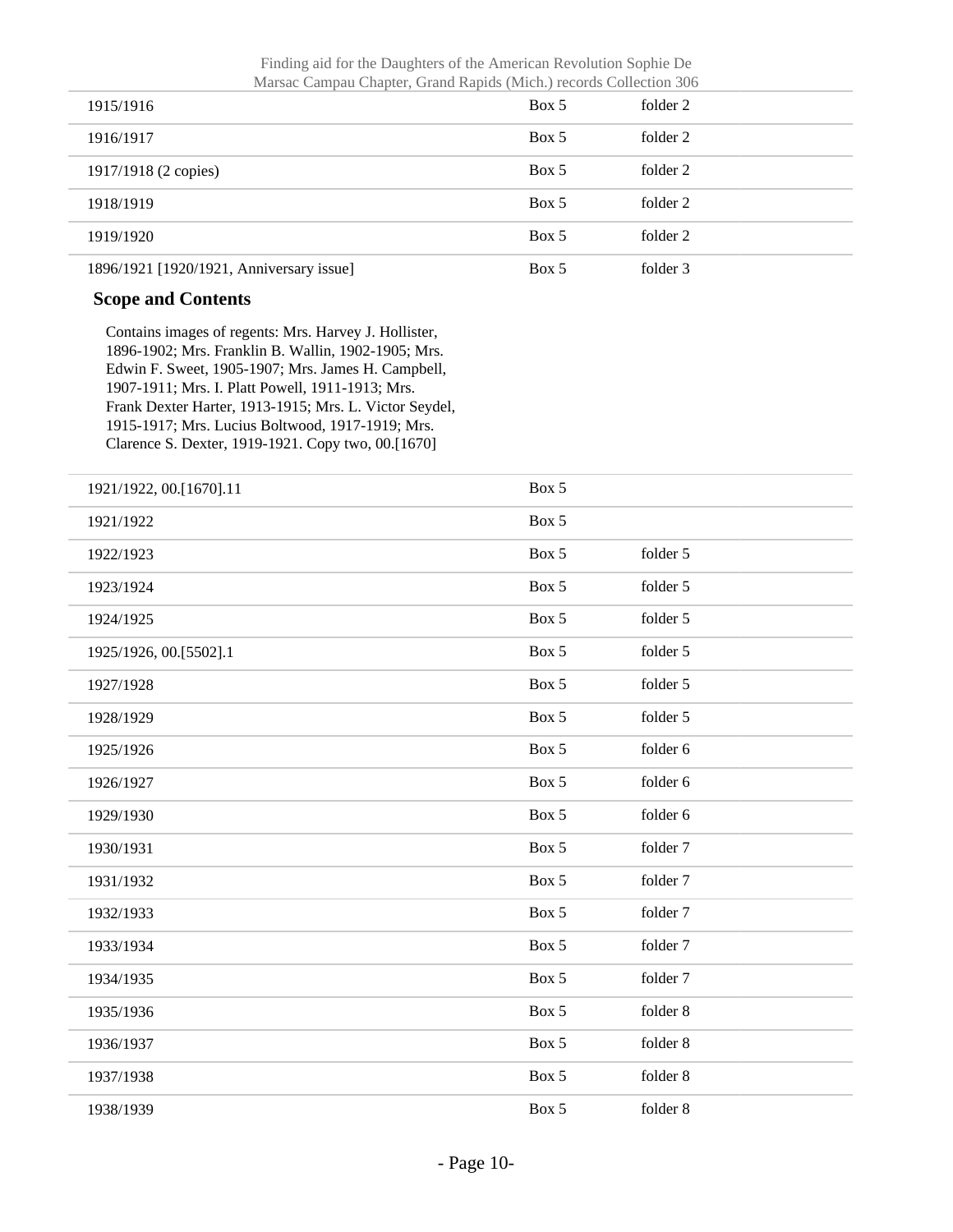| <b>Title/Description</b><br>General Lewis Morris Chapter, 1918/1919, 1921/1922 | <b>Instances</b><br>Box 1 | folder 16            |
|--------------------------------------------------------------------------------|---------------------------|----------------------|
| <b>Other Chapter Yearbooks</b>                                                 |                           |                      |
| 1972/1973, 00.[5502].3                                                         | Box 6                     | folder 5             |
| 1971/1972, 00.[5502].2                                                         | Box 6                     | folder 5             |
| 1963/1964                                                                      | Box 6                     | folder 4             |
| 1960/1961                                                                      | Box 6                     | folder 4             |
| 1959/1960                                                                      | Box 6                     | folder 3             |
| 1958/1959                                                                      | Box 6                     | folder 3             |
| 1957/1958                                                                      | Box 6                     | folder 3             |
| 1956/1957, 00.[5793].1                                                         | Box 6                     | folder 3             |
| 1955/1956                                                                      | Box 6                     | folder 3             |
| 1954/1955                                                                      | Box 6                     | folder 2             |
| 1953/1954                                                                      | Box 6                     | folder 2             |
| 1952/1953                                                                      | Box 6                     | folder 2             |
| 1951/1952                                                                      | Box 6                     | folder 2             |
| 1949/1950                                                                      | Box 6                     | folder 1             |
| 1948/1949                                                                      | Box 6                     | folder 1             |
| 1945/1946                                                                      | Box 6                     | folder 1             |
| 1944/1945                                                                      | Box 5                     | folder 9             |
| 1943/1944                                                                      | Box 5                     | folder 9             |
| 1941/1942<br>1942/1943                                                         | Box 5                     | folder 9             |
| 1940/1941                                                                      | Box 5<br>Box 5            | folder 9<br>folder 9 |
| 1939/1940                                                                      | Box 5                     | folder 8             |

Finding aid for the Daughters of the American Revolution Sophie De Marsac Campau Chapter, Grand Rapids (Mich.) records Collection 306

<span id="page-10-0"></span>**^** [Return to Table of Contents](#page-1-0)

# <span id="page-10-1"></span>**Series IV. Michigan Publications and Ephemera**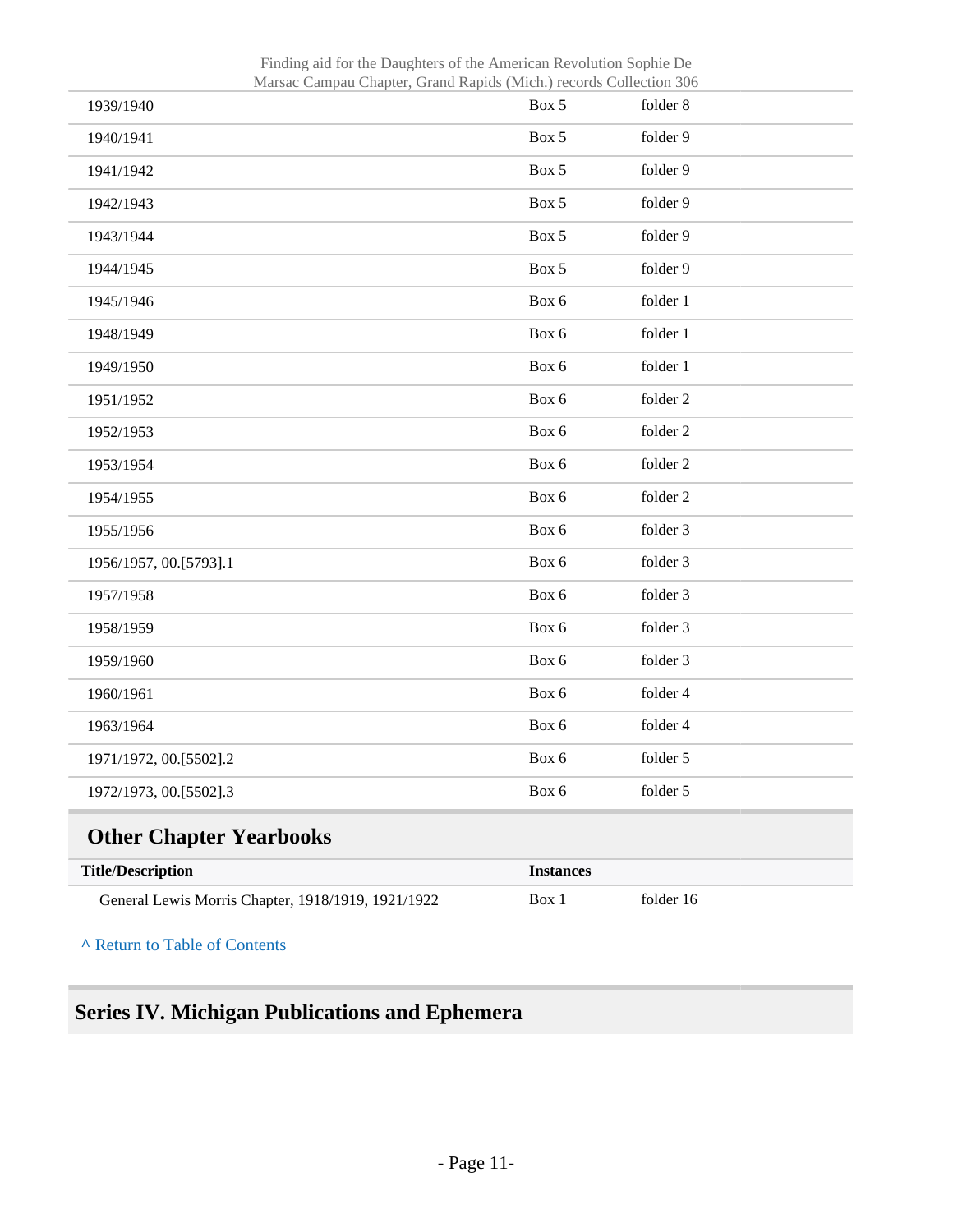#### **Scope and Contents**

This series includes reports from the state secretary and the state treasurer, along with state yearbooks and resolutions. Additional items include a national history until 1925, an index to a list of American prisoners, and a Vermont publication.

### <span id="page-11-0"></span>**Ephemera**

<span id="page-11-1"></span>

| <b>Title/Description</b>                                                                                                                                                                                                    | <b>Instances</b> |             |
|-----------------------------------------------------------------------------------------------------------------------------------------------------------------------------------------------------------------------------|------------------|-------------|
| By-Laws. Michigan State Conference. Chapters of the DAR. 00.<br>$[5505]$ .4                                                                                                                                                 | Box 1            | folder 12.5 |
| 13th Annual Conference, 1913, Port Huron. Program, 00.<br>$[5505]$ .5                                                                                                                                                       | Box 1            | folder 12.5 |
| Louisa St. Clair Chapter, [Grosse Pointe, Michigan]1891-1914,<br>25th Anniversary Luncheon, 1914. 00.[5505]6                                                                                                                | Box 1            | folder 12.5 |
| Hand-written History of the DAR by Ethel Davis, n.d.                                                                                                                                                                        | Box 1            | Folder 30   |
| <b>History</b>                                                                                                                                                                                                              |                  |             |
| <b>Title/Description</b>                                                                                                                                                                                                    | <b>Instances</b> |             |
| History of the National Society, Daughters of the Am.<br>Revolution, 1890-1925 : given at the 25th Annual State Conf.<br>Of Michigan, Sept. 30, 1925 / compiled by Miss Alice Louise<br>McDuff, Kalamazoo, Mi. 00.[1670].14 | Box 1            | folder 13   |
| [Report of] Complimentary and Memorial Gifts, 1943-1946 (2)                                                                                                                                                                 | Box 1            | folder 11   |
| Memorial Forest, 1943 : 50th Anniversary Project                                                                                                                                                                            | Box 1            | folder 12   |
| Reports of State Secretary, State Treasurer, State Historian, from<br>Oct. 1916                                                                                                                                             | Box 1            | folder 18   |
| <b>Resolutions</b>                                                                                                                                                                                                          |                  |             |
| <b>Title/Description</b>                                                                                                                                                                                                    | <b>Instances</b> |             |
| 1952                                                                                                                                                                                                                        | Box 1            | folder 14   |
| 1954                                                                                                                                                                                                                        | Box 1            | folder 14   |
| <b>Treasurer's Reports</b>                                                                                                                                                                                                  |                  |             |
| <b>Title/Description</b>                                                                                                                                                                                                    | <b>Instances</b> |             |
| 1920/1921                                                                                                                                                                                                                   | Box 1            | folder 15   |
| 1923/1924                                                                                                                                                                                                                   | Box 1            | folder 15   |
| 1923/1925 (2)                                                                                                                                                                                                               | Box 1            | folder 15   |
| 1930/1931                                                                                                                                                                                                                   | Box $1$          | folder 15   |
|                                                                                                                                                                                                                             |                  |             |

<span id="page-11-4"></span><span id="page-11-3"></span><span id="page-11-2"></span>**Yearbooks**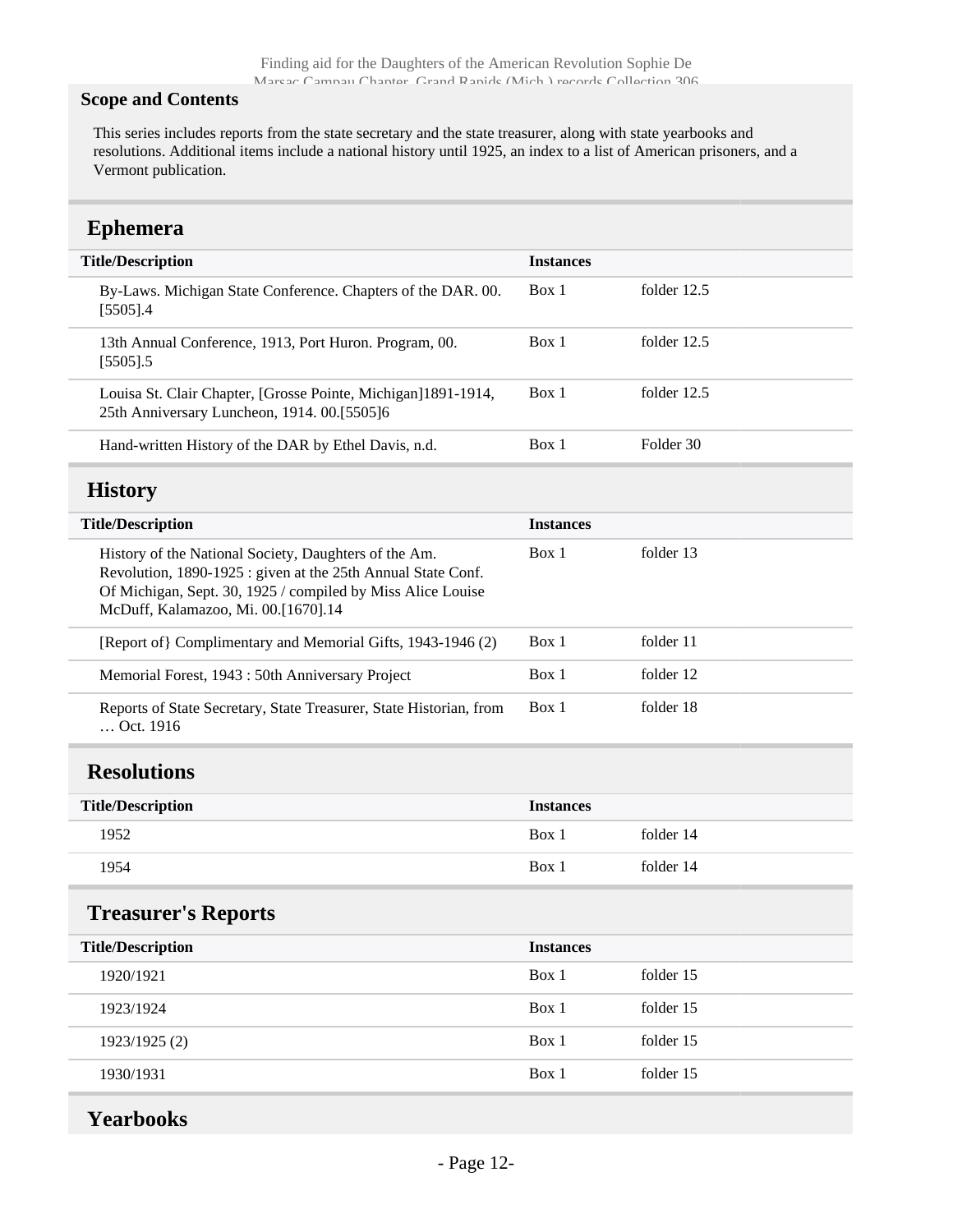| <b>Title/Description</b> | <b>Instances</b> |           |
|--------------------------|------------------|-----------|
| 1914/1915                | Box 1            | folder 17 |
| w. history, 1915/16      | Box 1            | folder 17 |
| 1916(2)                  | Box 1            | folder 17 |

### <span id="page-12-0"></span>**Ancillary Publications**

| <b>Title/Description</b>                                                                                                                                                                                                                                         | <b>Instances</b> |           |
|------------------------------------------------------------------------------------------------------------------------------------------------------------------------------------------------------------------------------------------------------------------|------------------|-----------|
| Index to Certified Copy of List of American Prisoners of War,<br>1812-191, as recorded in General Entry Book, Ottawa, Canada.<br>List of Am. Prisoners of War, who died at Princetown, Dartnoor,<br>England, 1812-1815 / Compiled by Henry James Carr. Ca. 1922. | Box 1            | folder 19 |

#### <span id="page-12-1"></span>**Serial**

| <b>Title/Description</b>                                                                            | <b>Instances</b> |           |
|-----------------------------------------------------------------------------------------------------|------------------|-----------|
| The Vermonter / (monthly), Chas. R. Cummings, White River<br>Junction, Vermont. 1. 29, no. 9, 1924. | Box 1            | folder 20 |

#### **^** [Return to Table of Contents](#page-1-0)

### <span id="page-12-2"></span>**Series V. National**

#### **Scope and Contents**

This series includes Continental Congress programs, resolutions, articles, and pamphlets about the American flat. Newspaper clippings are very fragile and include a photograph of the different state delegates at the national conference.

### <span id="page-12-3"></span>**National Flag Conference**

| <b>Title/Description</b>                                                                                              | <b>Instances</b> |           |
|-----------------------------------------------------------------------------------------------------------------------|------------------|-----------|
| The Flag Code: adopted at the National Flag Conferences,<br>Washington, D.C., June 14-15, 1923  Nat. Society DAR (20) | Box 1            | folder 21 |

### <span id="page-12-4"></span>**Conference Reprints.**

| <b>Title/Description</b>                                              | <b>Instances</b> |           |
|-----------------------------------------------------------------------|------------------|-----------|
| Annual DAR Congress, Apr. 19, 1950. "Survival" / John W.<br>Anderson. | Box 1            | folder 22 |
| 59th Continental Congress,                                            | Box 1            | folder 22 |
| "The Menace of the Welfare State" / Cecil Palmer                      | Box 1            | folder 22 |
| Resolutions, Apr. 20, 1950.                                           | Box 1            | folder 22 |
| "Bulwarks" / T. Russ Hill, Apr. 17, 1950.                             | Box 1            | folder 22 |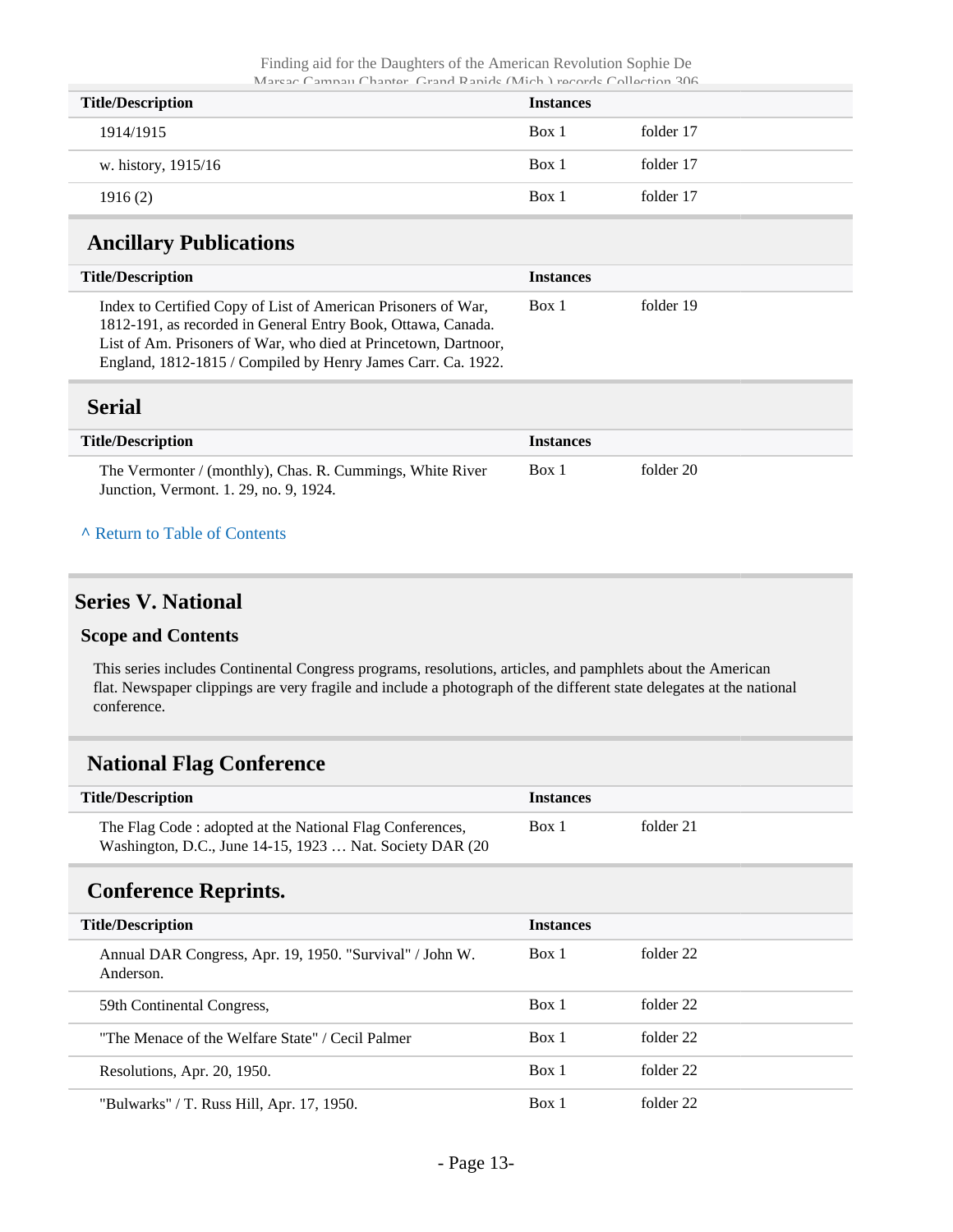### <span id="page-13-0"></span>**Continental Congress**

| <b>Title/Description</b>                       | <b>Instances</b> |           |
|------------------------------------------------|------------------|-----------|
| May 19-23, 1947, at 56th Continental Congress  | Box 1            | folder 23 |
| Apr. 20-24, 1953, at 62nd Continental Congress | Box 1            | folder 23 |
| Apr. 19-23, 1954, at 63rd Continental Congress | Box 1            | folder 23 |
| Apr. 17-21, 1961, at 70th Continental Congress | Box 1            | folder 23 |

### <span id="page-13-1"></span>**Resolutions**

| <b>Title/Description</b>                                                                        | <b>Instances</b> |           |  |
|-------------------------------------------------------------------------------------------------|------------------|-----------|--|
| Mrs. James C. Lucas statement, Nat. DAR for Senate Joint<br>Resolution #1, Hearings, Feb. 1953. | Box 1            | folder 24 |  |

### <span id="page-13-2"></span>**Clippings**

| <b>Title/Description</b>                                                                        | <b>Instances</b> |           |
|-------------------------------------------------------------------------------------------------|------------------|-----------|
| Every State Represented by a Page at DAR Congress. Evening<br>Press?, Apr. 22, 1914.            | Box 1            | folder 25 |
| Sidelights on DAR                                                                               | Box 1            | folder 25 |
| Announcement Made at Morning Session. Mrs. Cynthia<br>Westover Alden  National Sunshine Society | Box 1            | folder 25 |

### <span id="page-13-3"></span>**Indirectly associated documents found with material**

| <b>Title/Description</b>                                                                                                                                                                                                                                                                      | <b>Instances</b> |           |
|-----------------------------------------------------------------------------------------------------------------------------------------------------------------------------------------------------------------------------------------------------------------------------------------------|------------------|-----------|
| The Other Plot to Destroy Our Constitution / by Edgar W.<br>Waybright, ca. 1950's, includes clipping "Regent Rebuked for<br>Witski Story"                                                                                                                                                     | Box 1            | folder 27 |
| A Record of Press Conference Statements made by Senator<br>Everett McKinley Dirksen and Representative Gerald R. Ford,<br>for the Joint Senate-House Republican Leadership / presented<br>by Mr. Dirksen. Oct. 22, 1965. U.S. : GPO, 89th Congress, 1st<br>Session. Senate. Document, no. 68. | Box 1            | folder 28 |
| Hello, Remember Me? [American Flag] ca. 1970s                                                                                                                                                                                                                                                 | Box 1            | folder 29 |

**^** [Return to Table of Contents](#page-1-0)

### <span id="page-13-4"></span>**Series VI. Michigan State Conference Programs.**

#### **Scope and Contents**

The programs range from 1905 to 1972 and include the conference agenda, a list of state chairmen and state committees, and a list of chapter regents.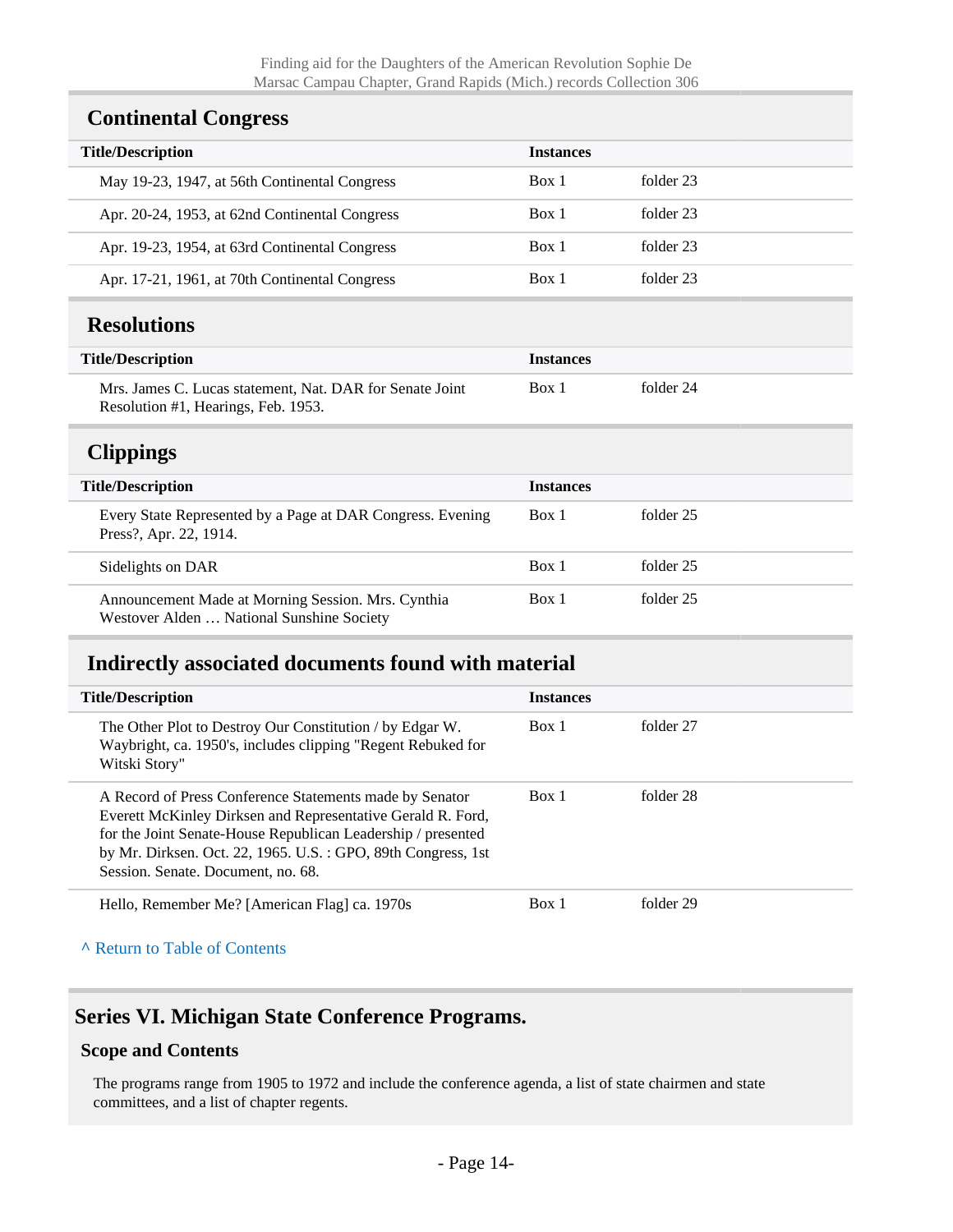#### Accession 00.[1670], unless otherwise noted.

| <b>Title/Description</b>                         | <b>Instances</b> |          |  |
|--------------------------------------------------|------------------|----------|--|
| 5th Annual, 1905, Pontiac                        | Box 2            | folder 1 |  |
| 6th, 1906                                        | Box 2            | folder 1 |  |
| 7th, 1907                                        | Box 2            | folder 1 |  |
| 8th, 1908, Grand Rapids (2)                      | Box 2            | folder 1 |  |
| Flyer RE Ladies Literary Club event, 00.[5505].1 | Box 2            | folder 1 |  |
| 9th, 1909                                        | Box 2            | folder 1 |  |
| 10th, 1910                                       | Box 2            | folder 1 |  |
| 11th, 1911                                       | Box 2            | folder 2 |  |
| 12th, 1912 [Campbell]                            | Box 2            | folder 2 |  |
| 13th, 1913                                       | Box 2            | folder 2 |  |
| 14th, 1914                                       | Box 2            | folder 2 |  |
| 16th, 1916 [Campbell]                            | Box 2            | folder 2 |  |
| 19th, 1919                                       | Box 2            | folder 2 |  |
| 20th, 1920, Grand Rapids                         | Box 2            | folder 3 |  |
| 21st, 1921                                       | Box 2            | folder 3 |  |
| 22nd, 1922                                       | Box 2            | folder 3 |  |
| 23rd, 1923                                       | Box 2            | folder 3 |  |
| 24th, 1924                                       | Box 2            | folder 3 |  |
| 25th, 1925                                       | Box 2            | folder 3 |  |
| 26, 1926                                         | Box 2            | folder 3 |  |
| 28th, 1928                                       | Box 2            | folder 3 |  |
| 29th, 1929                                       | Box 2            | folder 3 |  |
| 30th, 1930                                       | Box 2            | folder 4 |  |
| 31st, 1931                                       | Box 2            | folder 4 |  |
| 32, 1932                                         | Box 2            | folder 4 |  |
| 34, 1934                                         | Box 2            | folder 4 |  |
| 36th, 1936,                                      | Box 2            | folder 4 |  |
| 37th, 1937                                       | Box 2            | folder 4 |  |
| 38, 1938                                         | $\mbox{Box}~2$   | folder 4 |  |
| 39, 1939                                         | $\mbox{Box}~2$   | folder 4 |  |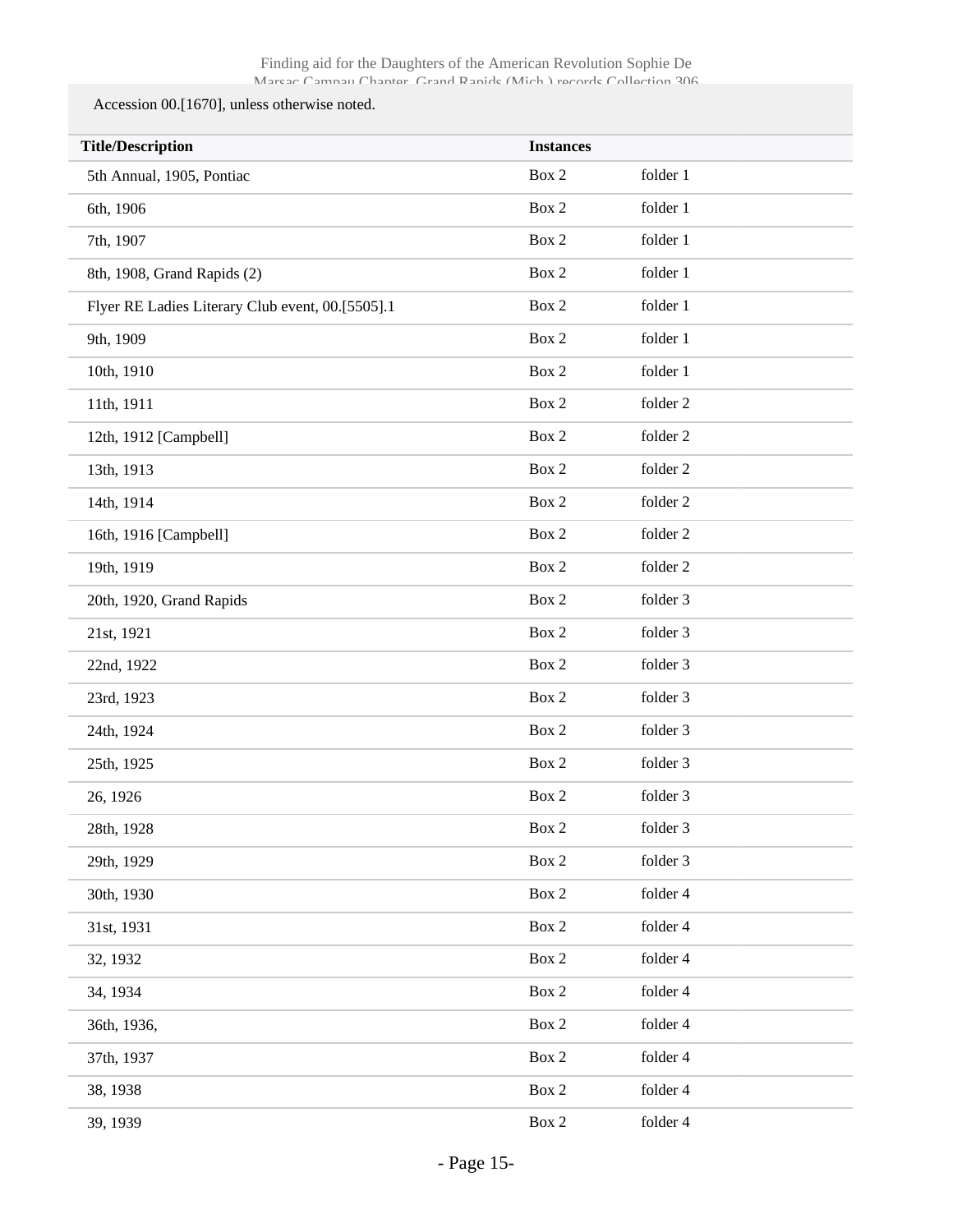Finding aid for the Daughters of the American Revolution Sophie De Marsac Campau Chapter, Grand Rapids (Mich.) records Collection 306

| IVIAISAC CAMpau Chapter, Grand Kapius (IVIICH.) records Conection 500 |       |          |
|-----------------------------------------------------------------------|-------|----------|
| 40th, 1940                                                            | Box 2 | folder 5 |
| 43rd, 1943                                                            | Box 2 | folder 5 |
| 44, 1944                                                              | Box 2 | folder 5 |
| 47th, 1947                                                            | Box 2 | folder 5 |
| 49th, 1949                                                            | Box 2 | folder 5 |
| 51st, 1951                                                            | Box 2 | folder 6 |
| 61st, 1961                                                            | Box 2 | folder 7 |
| 63rd, 1963                                                            | Box 2 | folder 7 |
| 65th, 1965                                                            | Box 2 | folder 7 |
| 66th, 1966                                                            | Box 2 | folder 7 |
| 72nd, 1972                                                            | Box 2 | folder 8 |

**^** [Return to Table of Contents](#page-1-0)

### <span id="page-15-0"></span>**Series VII. Art Work**

#### **Scope and Contents**

Art work includes paintings of Louis Campau and of Sophie de Marsac Campau said to be by Charles Moore, 1852. The paintings are now on display in the Grand Rapids History & Special Collection department, 4th floor of the Grand Rapids Public Library, Main Library building. The "Day of the Decision", a reproduction of a mural painting by Barry Faulkner, is also part of this collection.

### <span id="page-15-1"></span>**Portraits of Louis Campau and Sophie De Marsac Campau**

| <b>Title/Description</b>                                                                                     | <b>Instances</b>    |
|--------------------------------------------------------------------------------------------------------------|---------------------|
| Louis Campau, subject.                                                                                       | object              |
| <b>Scope and Contents</b>                                                                                    | Campau<br>paintings |
| Identification plate, bottom center of frame: 1791 Louis                                                     |                     |
| Campau 1871. Founder of the City of Grand Rapids,<br>1827. Presented to the Sophie de Marsac Campau Chapter, |                     |
| Daughters of the American Revolution, by Francis                                                             |                     |
| Campau Danforth and Anna Campau Baby. Painted 1852                                                           |                     |
| by Charles Moore. Reproduced available. B/wNeg. #3028.                                                       |                     |
| $00.1672$ ].1                                                                                                |                     |
| Sophie De Marsac Campau, subject.                                                                            | object              |
| <b>Scope and Contents</b>                                                                                    | Campau<br>paintings |
| Identification plate, bottom center of frame: 1807 Sophie                                                    |                     |
| De Marsac Campau 1869, Co-Founder of the city of                                                             |                     |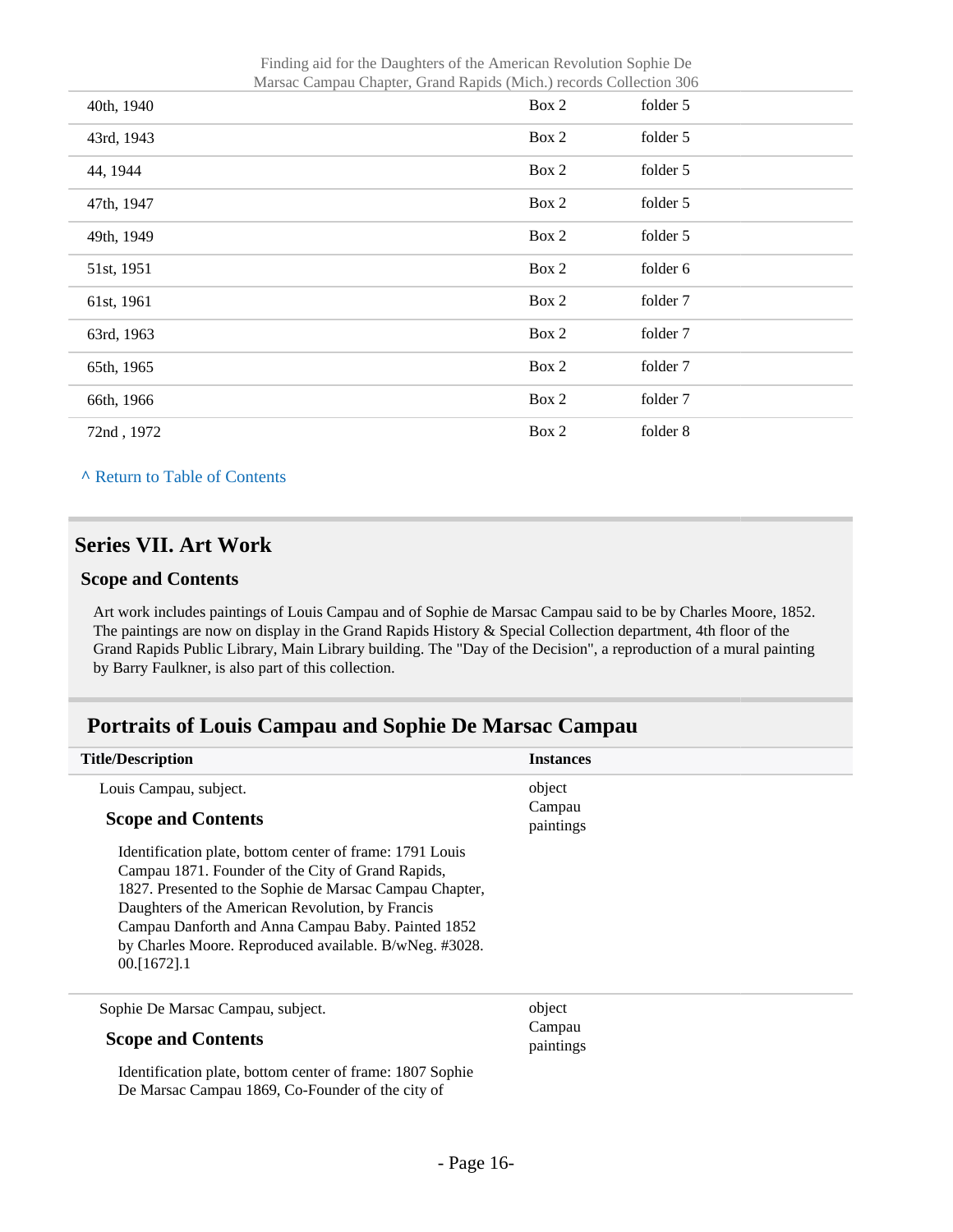#### <span id="page-16-0"></span>**The Day of Decision [Print] 15-F-8**

object Framed print

#### **Scope and Contents**

Reproduced from a mural painting by Barry Faulkner in the Foyer of the John Hancock Mutual Life Insurance Company, Boston, Mass. Barry Faulkner, 1949—left in image. In the Continental Congress 2 July 1776, Harrison of Virginia reads the Independence resolve "Resolved that these United Colonies are and of right ought to be free and independent states". In plain wood frame, painted gold, glass. Plastic label on back has: Sophie de Marsac Campau Chapter DAR, 00.[1671].1

#### Appraisal:

#### **Appraisal**

Gordon Olson says this was one of the Chapter unsolicited gifts to the library, that did not meet any particular needs or collection policy of the library. However, we may need to keep because it is a DAR gift.

#### **^** [Return to Table of Contents](#page-1-0)

### <span id="page-16-1"></span>**Series VIII. Publications or Projects of the Organization**

#### **Scope and Contents**

Included in this collection are the revolutionary soldiers service records. They are listed in alphabetical order by last name in a card file. These cards are used for genealogy and include dates of birth, marriage and death along with a list of children of revolutionary soldiers. Some names include articles and information that traces generations of the soldier's family. Also in this collection are indexes of the history of Muskegon and Ottawa counties, along with a book on the history of Fulton Street Park.

| <b>Title/Description</b>                                                                                                                                                                                               | <b>Instances</b> |          |
|------------------------------------------------------------------------------------------------------------------------------------------------------------------------------------------------------------------------|------------------|----------|
| Card file                                                                                                                                                                                                              | Box 4            |          |
| Index of History of Muskegon County, Michigan. / indexed by<br>NYA of Hope College under auspices of Elizabeth Schuyler<br>Hamilton Chapter DAR of Holland, Michigan, ; supervised by<br>Mrs. R.F. Keeler. 00.[1980].2 | $Box$ 3          | folder 2 |
| Index of History of Ottawa County, Michigan. / indexed by NYA<br>of Hope College under auspices of Elizabeth Schuyler Hamilton<br>Chapter DAR of Holland, Michigan; supervised by Mrs. R.F.<br>Keeler 00.[1980].1      | Box 3            | folder 2 |
|                                                                                                                                                                                                                        |                  |          |

### <span id="page-16-2"></span>**DAR. Miscellany**

| <b>Title/Description</b> |  |
|--------------------------|--|
|--------------------------|--|

**Instances**